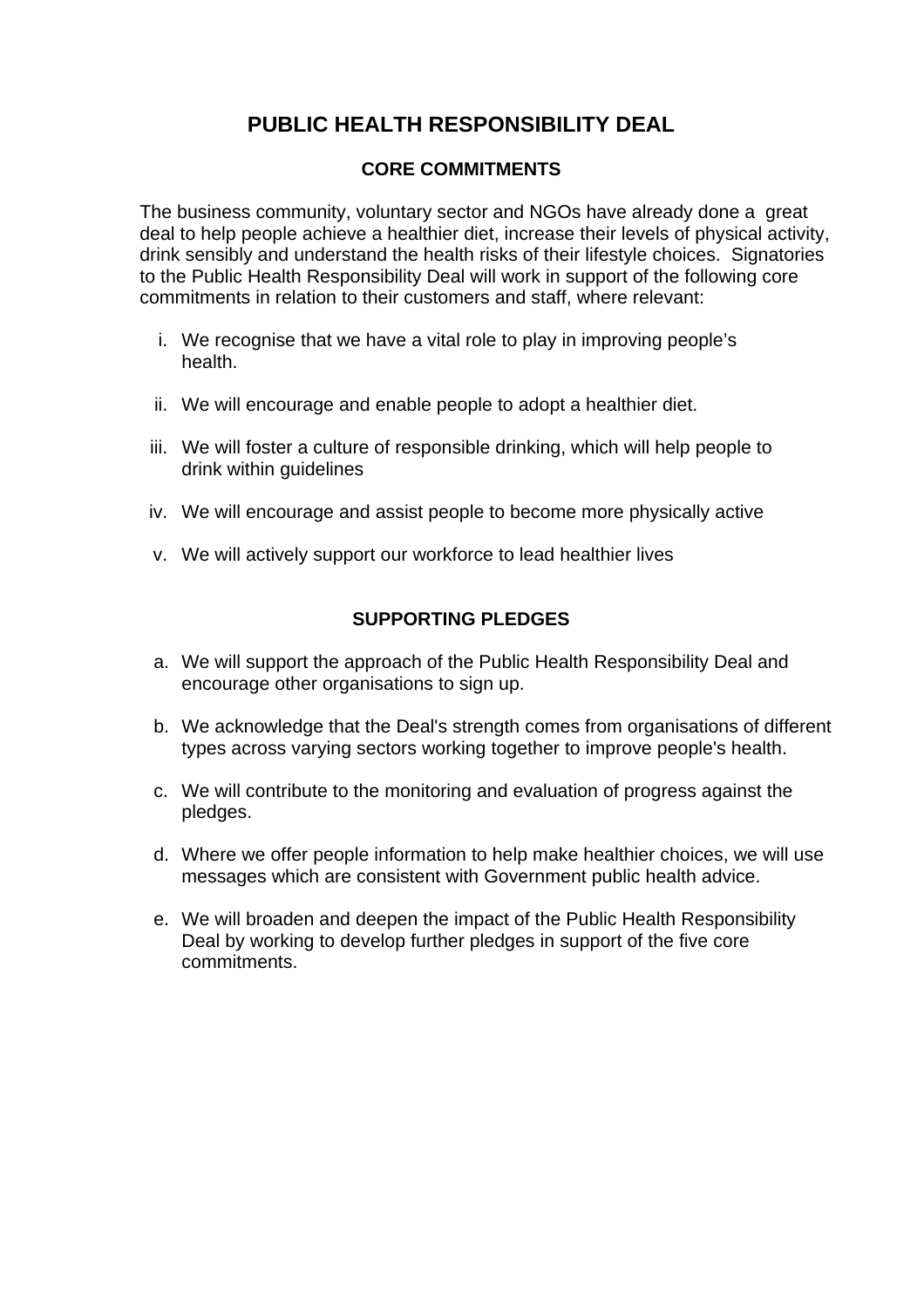## **COLLECTIVE FOOD PLEDGES**

#### **Core Commitment**

We will encourage and enable people to adopt a healthier diet

#### **Collective Pledges**

F1. We will provide calorie information for food and non alcoholic drink for our customers in out of home settings from 1 September 2011 in accordance with the principles for calorie labelling agreed by the Responsibility Deal.

F2. We commit to the salt targets for the end of 2012 agreed by the Responsibility Deal, which collectively will deliver a further 15% reduction on 2010 targets. For some products this will require acceptable technical solutions which we are working to achieve. These targets will give a total salt reduction of nearly 1g per person per day compared to 2007 levels in food. We recognise that achieving the public health goal of consuming no more than 6g of salt per person per day will necessitate action across the whole industry, Government, NGOs and individuals.

F3. We have already removed, or will remove, artificial trans fats from our products by the end of 2011.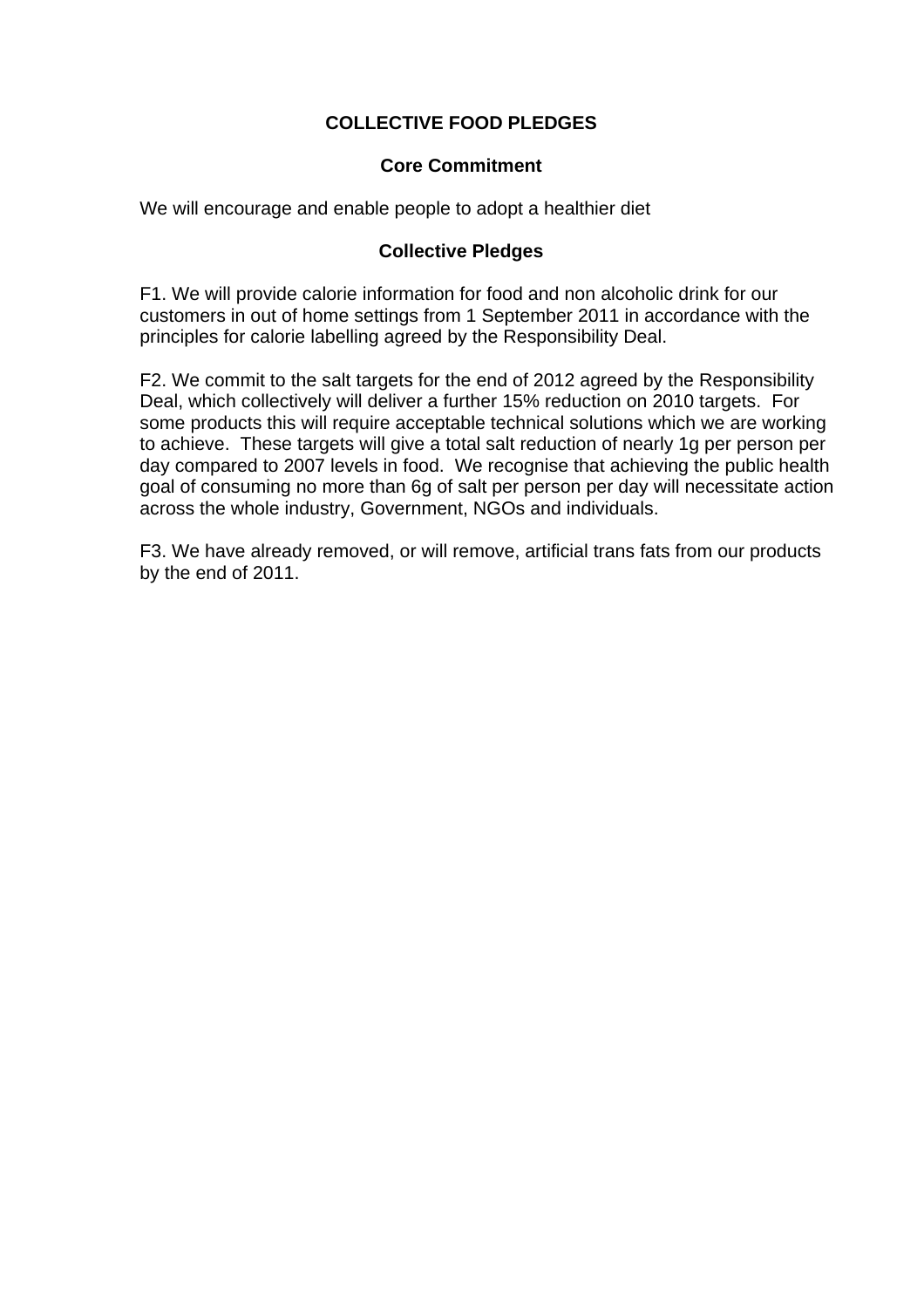## **COLLECTIVE ALCOHOL PLEDGES**

#### **Core Commitment**

We will foster a culture of responsible drinking, which will help people to drink within guidelines

### **Collective Pledges**

We support tackling the misuse of alcohol in order to reduce the resulting harms to individuals' health and to society, in particular through the implementation of following pledges:

A1. We will ensure that over 80% of products on shelf (by December 2013) will have labels with clear unit content, NHS guidelines and a warning about drinking when pregnant.

A2. We will provide simple and consistent information in the on-trade (e.g. pubs and clubs), to raise awareness of the unit content of alcoholic drinks, and we will also explore together with health bodies how messages around drinking guidelines and the associated health harms might be communicated.

A3. We will provide simple and consistent information as appropriate in the off-trade (supermarkets and off-licences) as well as other marketing channels (e.g. in-store magazines), to raise awareness of the units, calorie content of alcoholic drinks, NHS drinking guidelines, and the health harms associated with exceeding guidelines.

A4. We commit to ensuring effective action is taken in all premises to reduce and prevent under-age sales of alcohol (primarily through rigorous application of Challenge 21 and Challenge 25).

A5. We commit to maintaining the levels of financial support and in-kind funding for Drinkaware and the "Why let the Good times go bad?" campaign as set out in the Memoranda of Understanding between Industry, Government and Drinkaware.

A6. We commit to further action on advertising and marketing, namely the development of a new sponsorship code requiring the promotion of responsible drinking, not putting alcohol adverts on outdoor poster sites within 100m of schools and adhering to the Drinkaware brand guidelines to ensure clear and consistent usage.

A7. In local communities we will provide support for schemes appropriate for local areas that wish to use them to address issues around social and health harms, and will act together to improve joined up working between such schemes operating in local areas as:

- Best Bar None and Pubwatch, which set standards for on-trade premises
- Purple Flag which make awards to safe, consumer friendly areas
- Community Alcohol Partnerships, which currently support local partnership working to address issues such as under-age sales and alcohol related crime,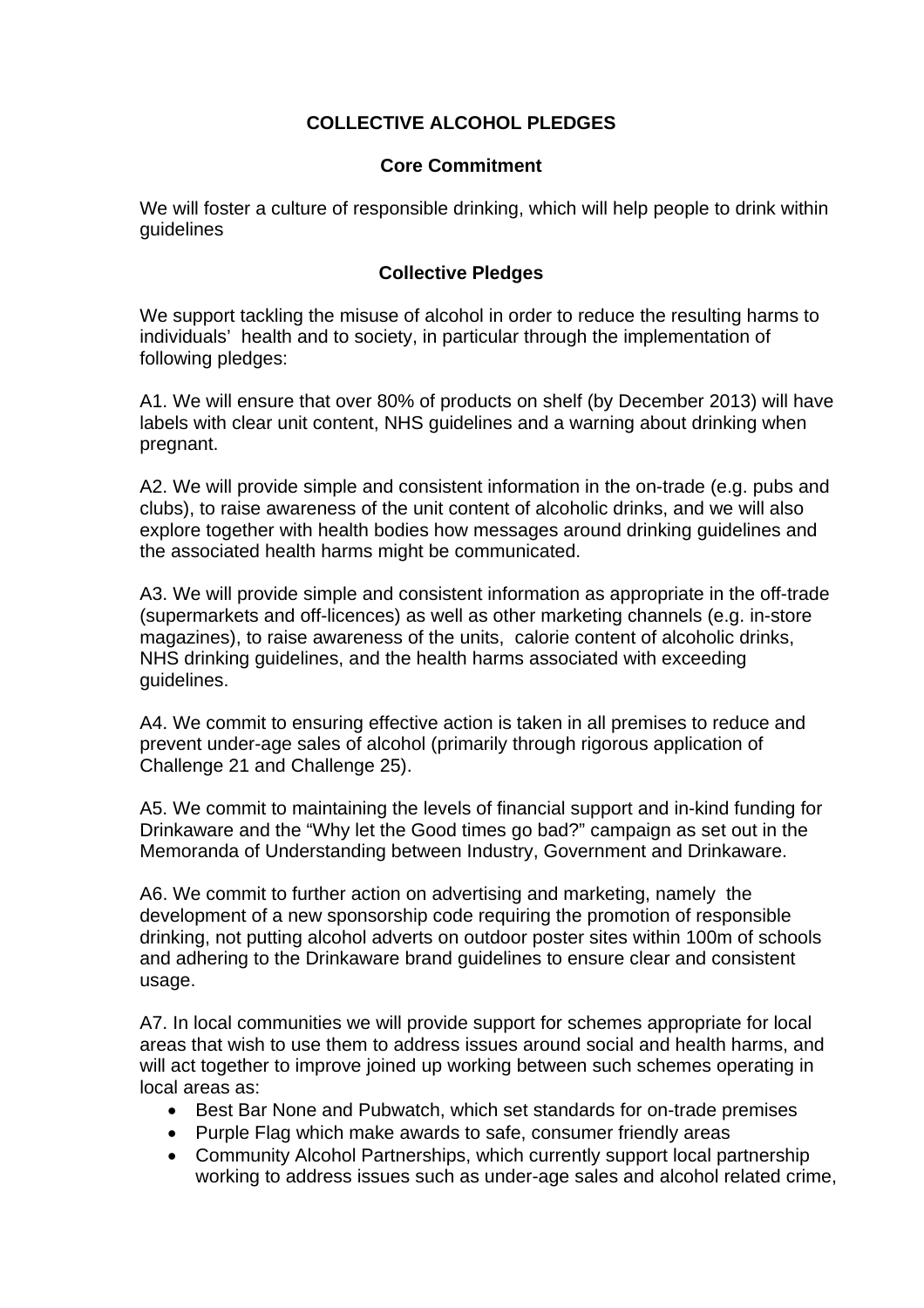are to be extended to work with health and education partners in local Government

• Business Improvement Districts, which can improve the local commercial environment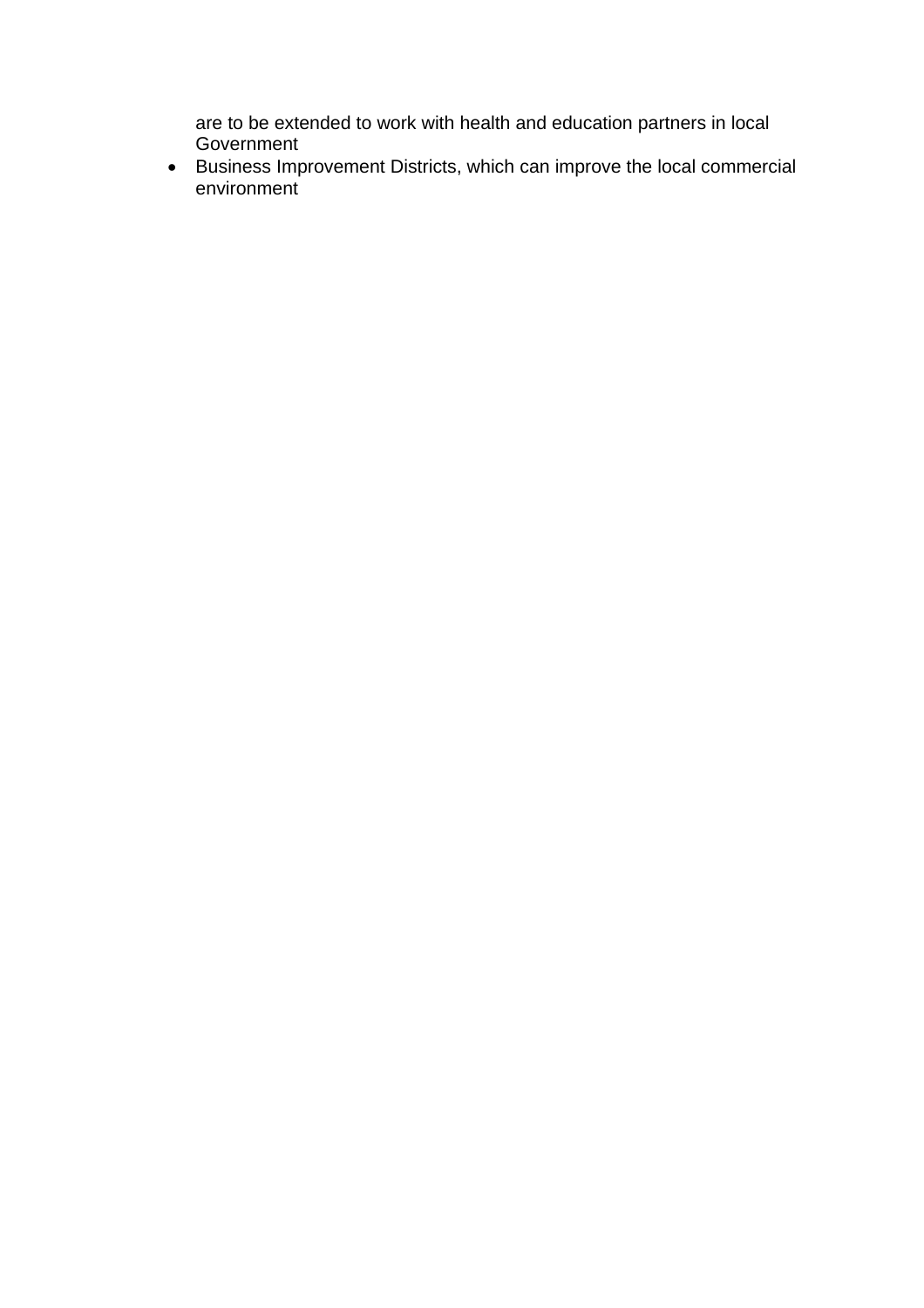# **COLLECTIVE PHYSICAL ACTIVITY PLEDGES**

#### **Core Commitment**

We will encourage and assist people to become more physically active

### **Collective Pledges**

P1. We will use our local presence to get more children and adults more active, more often including engaging communities in planning and delivery.

P2. We will contribute to the communication and promotion of the Chief Medical Officers' revised physical activity guidelines.

P3. We will promote and support more active travel (walking and cycling). We will set measurable targets for this health enhancing behaviour.

P4. We will increase physical activity in the workplace, for example through modifying the environment, promoting workplace champions and removing barriers to physical activity during the working day.

P5. We will tackle the barriers to participation in physical activity faced by some of the most inactive groups in society.